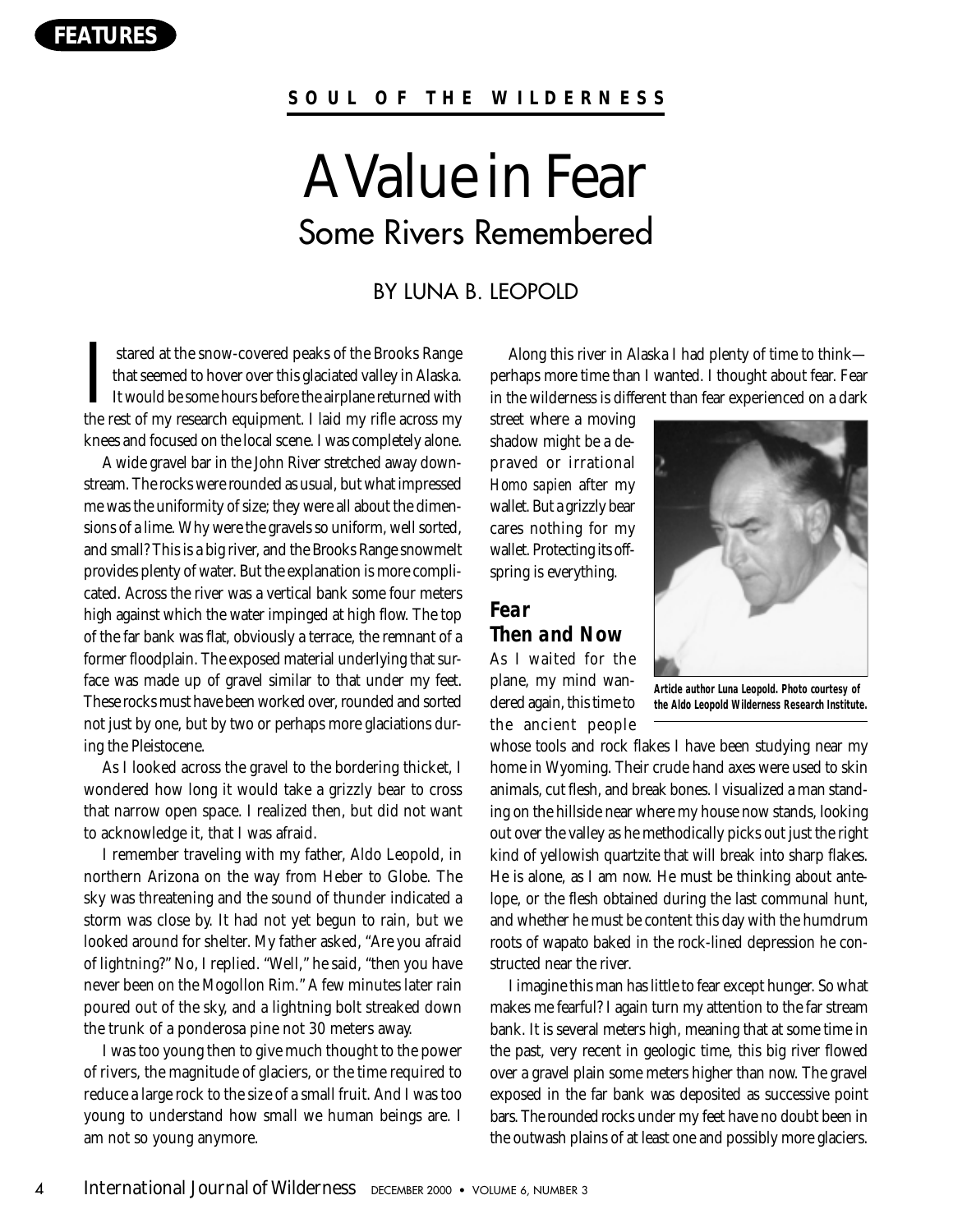This river is wild, and it is the culmination of natural processes that shape alluvial rivers. These interrelated physical processes that influence width, depth, velocity, slope, roughness, and bed material have been well described, but they have not been integrated into an ecological vision of how alluvial rivers work. McBain and Trush (1997) attempted this integration based on their long experience observing and measuring rivers in the field. To integrate these processes into an ecological vision of how alluvial river ecosystems work, they described a set of 10 attributes characterizing healthy alluvial rivers. For example, a healthy river, able to reshape its bed and banks, moves the surface layer of gravel for a few days each year, but once every few years, the riverbed is completely set in motion. Point bars are rearranged and stands of cottonwoods or willows are severely damaged or washed away. By such occasional events, channels form and the riparian borders are reset. A controlled river deprived of these resetting events becomes fixed in form and place by a border of vegetation too firmly established and too large to be moved. The river traps itself by the living border it planted, nurtured, and watered.

Lost alluvial function has extreme ecological consequences. On the Trinity River in northern California dams isolate salmon from most of their upriver spawning grounds, and previously mobile gravel bars, now bordered and anchored by dense alder stands, cannot provide slow-water habitat required for rearing salmon young. Periodic cleansing of sand from spawning gravels is prevented by lack of flows capable of mobilizing the channel bed. The set of alluvial attributes provides a convenient thermostat for gauging river ecosystem health.

A passing raven broke my river reverie, and I realized that my initial spasm

# Lost alluvial function has extreme ecological consequences.

of fear had been ameliorated and transformed into inquiry. Fear had apparently opened my mind to things unrelated to this river, this day, this trip.

### **Studying How Rivers Work**

My plan for a river attribute measurement program was clearer now that I saw the size, form and character of this river and its landscape. No data of any kind were available for this region, so the slate was clean. It was real wilderness. The first job to describe and understand this wild river was to make a sketch map, then survey a cross section, measure the velocity distribution, compute the discharge, run lines of level to establish the slope, and make a pebble count to record the size distribution of gravel. This same procedure will be carried out near the mouth of every tributary, and at successive points along the master stream. These data provide the basis for understanding the hydraulic geometry of channels of different size and changes in the downstream direction. From these measurements, many quantities can be estimated. But how accurate are these estimates? To answer that I decided then to choose one of the few wild rivers in the United States where extensive long-term data had been collected. Before inspecting those data, a single river trip would be organized to take the same measurements on that river and its tributaries as we would later on this river in Alaska. Estimates would be made of various quantities and compared with analyses of the extensive record.

I contemplated the relationship between this planning and my initial

fear. It seems that a modicum of fear in the gut sets off a train of mental processes that might be not only healing but perhaps innovative.

The airplane arrived in the rain, and there was a flurry of activity. We set up camp, sorted equipment, and prepared for work. By mid-afternoon we were organized. We stretched a tape across the river with the help of Smuss, who ran the boat. The drizzle had stopped, so I brought out the plane table, surveyed the cross section, and began the longitudinal profile.

In the morning we counted rocks. The gravel was so well sorted that there was a scarcity of both large and small pebbles. We packed the boat and proceeded downstream to the first tributary, where the process was repeated. And so it went day after day in cold cloudy weather punctuated by rain. We had one night of a damn cold freeze. It was a typical fall season in the Brooks Range.

The uniformity of gravel size was such that at one place the river bed was so level laterally that the water depth was uniformly shallow, too shallow for our heavily loaded boat to pass. We got out to lighten the load and pull the craft. When at last it finally scraped by, the bow came over me and I emerged from the river wet and cursing; the next several days were miserable.

When we finally reached the Koyukuk River, the only large enough gravel bar for the plane to land on consisted of large rounded rocks the size of watermelons. It was the roughest landing strip I have ever seen an airplane negotiate. When the airplane was loaded and Chappie gunned the engine, fear